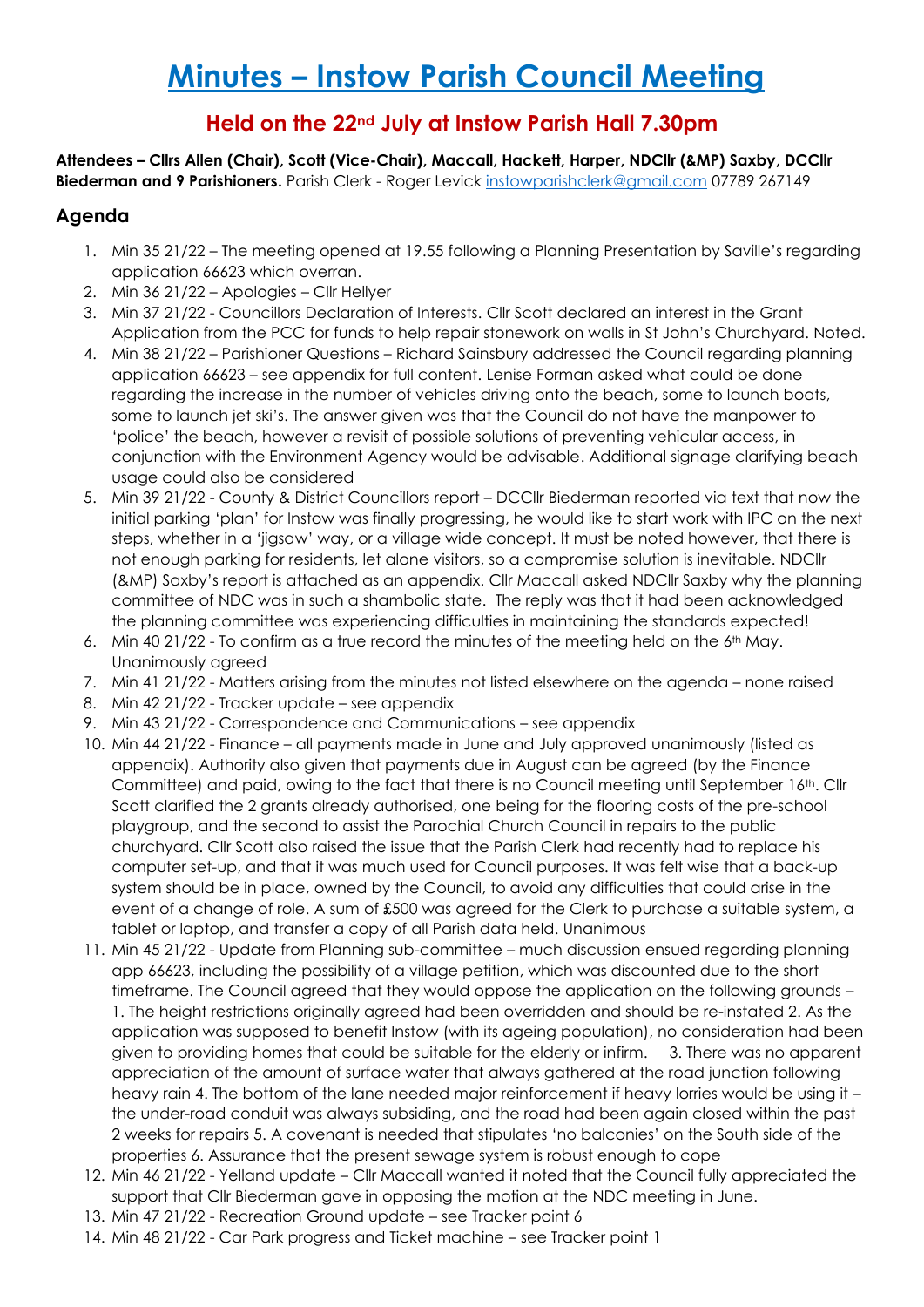- 15. Min 49 21/22 Climate Change/Environmental Issues Cllr Maccall's full notes available upon request from Parish Clerk. Agreed that practical ideas can be documented at the September meeting. Also recommended that Cllr Maccall liaise with the Parish Magazine Editor for publicity.
- 16. Min 50 21/22 Beach Cleaning update The Clerk suggested that a thank you card was in order to Joanne Bell for her outstanding work in her role as Beach Cleaner. Unanimous!
- 17. Min 51 21/22 Queen's 60<sup>th</sup> Cllr Scott proposed, Cllr Maccall seconded that the WI be approached to organise a suitable celebration of the Queen's 60 years on the Throne, and that a sum of money be made available to them for organisational purposes. Unanimous
- 18. Min 52 21/22 To appoint a Cllr who would work with the Chair and Clerk on risk issues, and the required documentation. The Clerk suggested that Cllr Harper be approached – Clerk to do.
- 19. Min 53 21/22 Co-opting a Councillor held over for a short period
- 20. Min 54 21/22 Date of next meeting Thursday 16th September
- 21. Min 55 21/22 Any other business none
- 22. Min 56 21/22 Agenda items for September meeting to include practical recommendations as per minute 49 21/22 above.

## **Instow Parish Council 'Tracker' – updated for July 21**

- 1. **Car Park** Ticket Machine New machine installed and working. However, there are still issues regarding low mobile signal at certain times of the day – several visits by Metric technicians have been required in order to try and maximise available signal strength. At present, after various modems have been tried, a 2G only modem is in place which is producing better results. Interestingly, the Flowbird machine which is still in place (cash only), is proving more popular, and is taking more money than the Metric totals of contactless and cash.
- 2. **Former Sand Hills Care Home** further response from CEO NDC, stating that NDC had been in contact with the owner and agent, chasing actions from them. Further (CEO) chase from IPC 8<sup>th</sup> June, nothing further heard. Cllr Maccall will put together details of what NDC could actually do to improve the site, without having to wait for the owner to start renovations
- 3. **Resident's parking** (Lane End & part of Marine Parade). Feedback from survey indicated a 75% majority in favour of the scheme. Now awaiting date for implementation. The Council agreed that now was the time to start discussing the possible next phases, and as noted (item 5), DCCllr Biederman is in full agreement.
- 4. **Car Park Improvement Plan** A meeting with NDC previously arranged for the 19th July to try and firm up potential timings for work to commence had now been delayed until the  $23^{rd}$  July.
- 5. **Instow Beach Moorings** Removal of sunken uninsured yacht nearly complete. Owner has disappeared
- 6. **Instow Recreation Ground**  nothing further heard from DCC regarding their version of the lease. PC has emailed DCC asking for an update – no response to date, and a decision was made that a copy of Instow's lease be forwarded to DCC via DCCllr Biederman.

## **Correspondence and Outcomes – July 2021**

- 1. Broadband Paul Nethercott who is Community Liaison Executive for Airband, still recommends parishioners to register their interest in the broadband project at [www.airband.co.uk](http://www.airband.co.uk/) if they haven't already done so
- 2. Email from Mr Hansen enquiring as to who owned the 'rusting wrecks' at Yelland. Apparently, he has an interest in renovating such objects – referred him to Christie Estates
- 3. Enquiry from Justine Hodgson regarding holding Community Events on Instow Beach. Responded with the relevant criteria – no further communication received
- 4. Email from DCCllr Biederman with dates and times of Police monitoring of Anstey Way parking, and a recommendation to report dangerous/obstructive parking on [https://devon-cornwall.police.uk/contact](https://devon-cornwall.police.uk/contact-forms/101-non-emergency/)[forms/101-non-emergency/](https://devon-cornwall.police.uk/contact-forms/101-non-emergency/)
- 5. Email from Ryan Blundell (Founder of Tideschart.com) asking if the Council would be interested in adding his website address to the IPC website – he appreciates that we already have tidetimes.org.uk on our website, but considers his superior – not supported by the Council. It was also noted that NDYC.org was used by local sailors, and the Parish website could include that under beach information. Agreed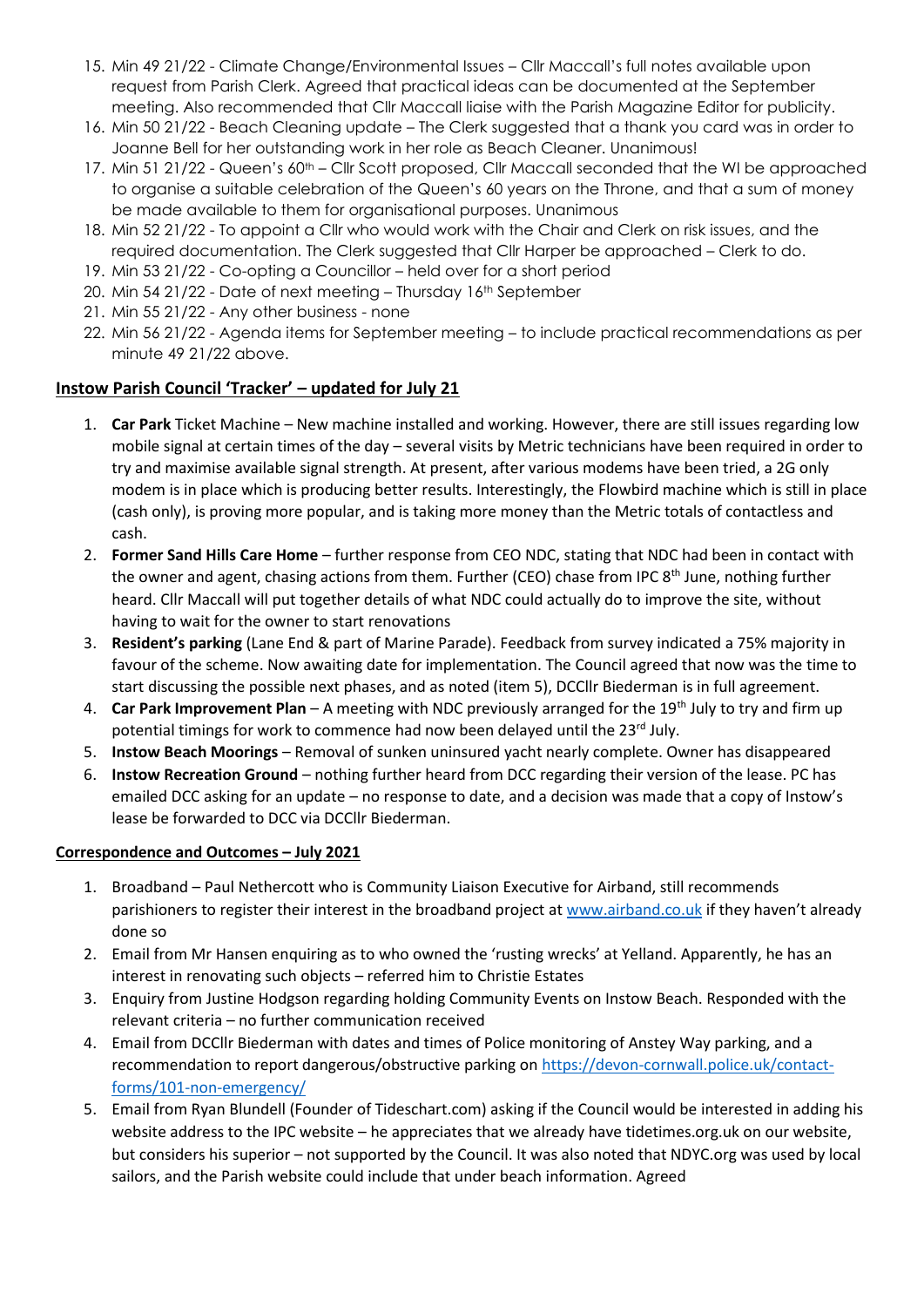- 6. Email from Ms Lewis reporting criminal damage to her car whilst parked by the Dunes, and saying that if she was allowed to park outside her home, it may not have happened. She appreciates that IPC can do little, but wanted them to be informed – sent email to DCCllr Biederman for information
- 7. Email from Paul Hodges (holidaymaker), complaining about the amount of dog mess on the beach and Tarka Trail – appropriate response sent, emphasising that cleaning the Tarka Trail is not IPC's responsibility.
- 8. An email from both the Instow Pre-School PTFA, and St Johns PCC, expressing their gratitude and thanks for the grants awarded them by IPC
- 9. Various emails from 'interested' parties regarding Planning Application 66623 (land at Barton Cross), and expressing their disappointment at the laxity of the NDC planning department, which has resulted in a new application having to be submitted.

#### **Finance – June Payments (confirmation)**

| <b>Payee</b>                       | <b>Details</b>                       | <b>Amount</b> |
|------------------------------------|--------------------------------------|---------------|
| Clerk's expenses                   | Zoom, monthly payment, and parking   | £58.09        |
| Reimbursement to Clerk             | DX Signs for Marine Parade Car Park  | £419.58       |
| Michael Williams                   | Village maintenance                  | £150.00       |
| Dave Budd                          | <b>Grass cutting</b>                 | £340.00       |
| North Devon Council                | Clerk's Salary                       | £733.55       |
| Julie Braddick                     | <b>Toilet Block and Bus Shelters</b> | £684.50       |
| Joanne Bell                        | Beach Cleaning x 4 weeks             | £240.00       |
| <b>Booker Direct Debit</b>         | Toilet Block equipment               | £239.82       |
| <b>BHIB</b>                        | <b>IPC Annual Insurance</b>          | £1,017.       |
|                                    |                                      | 75            |
| <b>MJ Scott</b>                    | Paint for Car Park                   | £18.00        |
| Metric                             | Required advance payment             | £1,420.       |
|                                    |                                      | 20            |
| WorldPay                           | Direct Debit                         | £3.60         |
| C Waldron                          | Website maintenance                  | £37.50        |
| <b>BHIB</b>                        | Additional cover cost                | £87.60        |
|                                    | <b>Jun-21</b>                        |               |
| <b>Treasurer's Account</b>         |                                      | £25,160.11    |
| <b>Business Account</b>            |                                      | £86,573.71    |
| Car Park Income 21/22 year to date |                                      | £12,902.05    |
| Car Park Income 20/21 year to date |                                      | £2,965.15     |

#### **Finance – July Payments (confirmation)**

| Payee                         | <b>Details</b>                             | <b>Amount</b> |
|-------------------------------|--------------------------------------------|---------------|
| Clerk's expenses              | Zoom, parking, stationery, monthly amount  | £76.89        |
| Reimbursement to Clerk        | Audit fee                                  | £92.88        |
| Rob Floyd                     | Ironwork for Car Park                      | £90.00        |
| MJ Scott                      | Reimbursement - Wood and Masonry Paint     | £76.63        |
| <b>Michael Williams</b>       | Recreation Ground (funded by County grant) | £180.00       |
| <b>Michael Williams</b>       | Clearing sand - beach front                | £24.00        |
| Joanne Bell                   | <b>Beach Cleaner</b>                       | £180.00       |
| Julie Braddick                | Toilet Block, Bus shelters                 | £694.04       |
| <b>Charles Waldron</b>        | Additional website work - AGAR             | £30.00        |
| Dave Budd                     | June grass cut, plus wild flower annual    | £490.00       |
| Metric                        | 2 x Ticket Rolls                           | £117.29       |
| <b>Booker</b>                 | Toilet Block equipment                     | £291.40       |
| <b>NDC</b>                    | Clerk's salary                             | £773.55       |
| St John's PCC                 | Grant application                          | £2,500.       |
| <b>Instow Pre-School PTFA</b> | Grant application                          | £1,875.       |